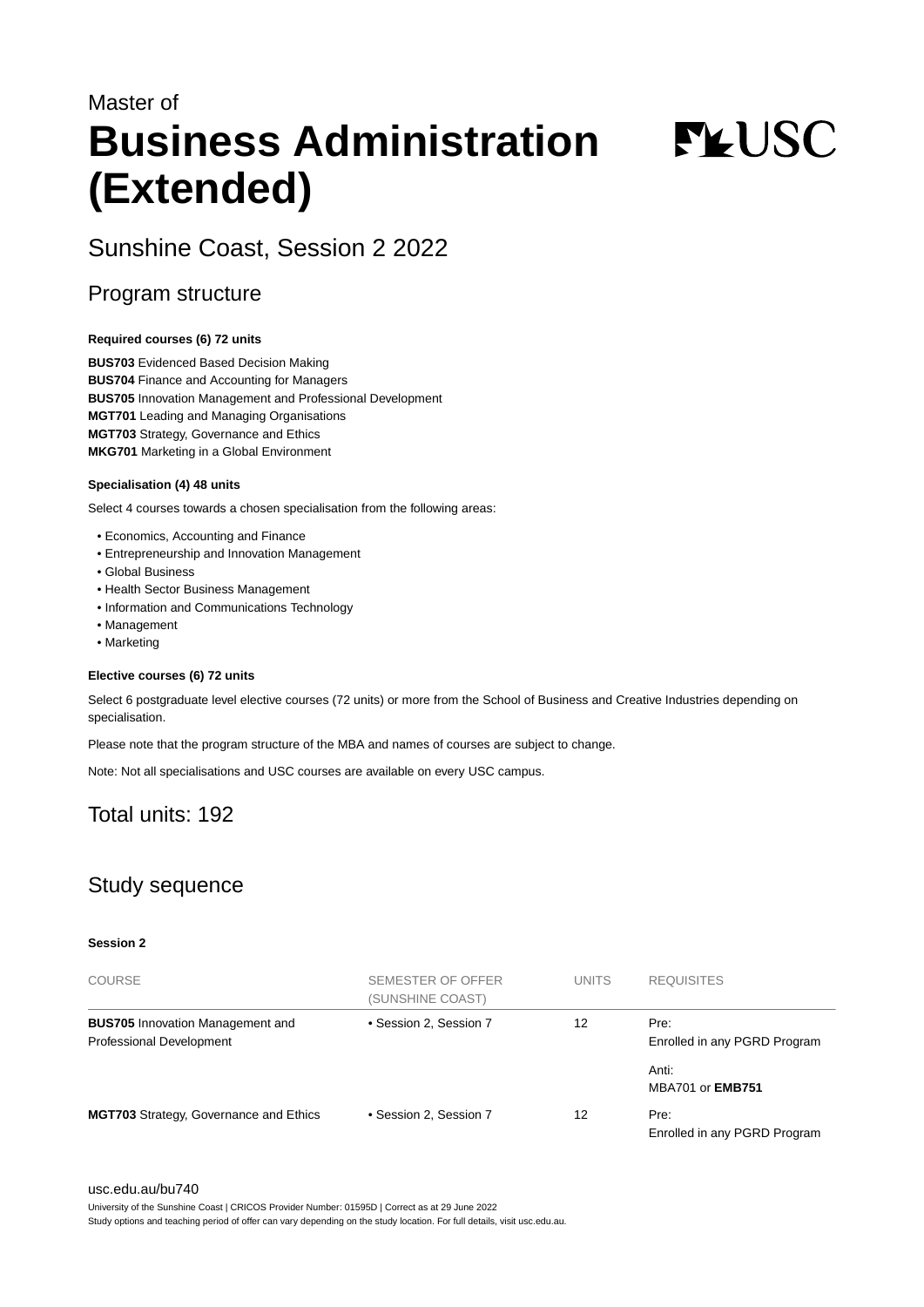#### **Session 3**

| <b>COURSE</b>                                   | SEMESTER OF OFFER<br>(SUNSHINE COAST) | <b>UNITS</b> | <b>REQUISITES</b>                    |
|-------------------------------------------------|---------------------------------------|--------------|--------------------------------------|
| <b>MKG701</b> Marketing in a Global Environment | • Session 1, Session 3                | 12           | Pre:<br>Enrolled in any PGRD Program |
|                                                 |                                       |              | Anti:<br>MBA702 and MBA726           |

Select 1 postgraduate level elective or specialisation course from the School of Business and Creative Industries.

#### **Session 5**

| <b>COURSE</b>                                 | SEMESTER OF OFFER<br>(SUNSHINE COAST) | <b>UNITS</b> | <b>REQUISITES</b>                    |
|-----------------------------------------------|---------------------------------------|--------------|--------------------------------------|
| <b>BUS703</b> Evidenced Based Decision Making | • Session 5                           | 12           | Pre:<br>Enrolled in any PGRD Program |
|                                               |                                       |              | Anti:<br>MBA703 or <b>EMB753</b>     |

Select 1 postgraduate level elective or specialisation course from the School of Business and Creative Industries.

#### **Session 6**

| <b>COURSE</b>                                     | SEMESTER OF OFFER<br>(SUNSHINE COAST) | <b>UNITS</b>      | <b>REQUISITES</b>                                                                                                                                            |
|---------------------------------------------------|---------------------------------------|-------------------|--------------------------------------------------------------------------------------------------------------------------------------------------------------|
| <b>BUS704 Finance and Accounting for Managers</b> | • Session 2, Session 6                | $12 \overline{ }$ | Pre:<br>Enrolled in any PGRD Program                                                                                                                         |
|                                                   |                                       |                   | Anti:<br>MBA713 or <b>EMB763</b> or<br><b>ACC511</b>                                                                                                         |
| <b>MGT701</b> Leading and Managing Organisations  | • Session 3, Session 6                | $12 \overline{ }$ | Pre:<br>Enrolled in any PGRD Program<br>or (enrolled in Program SC410,<br>SC411, SC425, SC404 or<br>SC405 and 280 units completed<br>towards these Programs) |
|                                                   |                                       |                   | Anti:<br><b>MBA707 or EMB757</b>                                                                                                                             |

#### **Session 2**

Select 2 postgraduate level electives or specialisation courses from the School of Business and Creative Industries.

#### **Session 3**

Select 2 postgraduate level electives or specialisation courses from the School of Business and Creative Industries.

[usc.edu.au/bu740](https://www.usc.edu.au/bu740) University of the Sunshine Coast | CRICOS Provider Number: 01595D | Correct as at 29 June 2022 Study options and teaching period of offer can vary depending on the study location. For full details, visit usc.edu.au.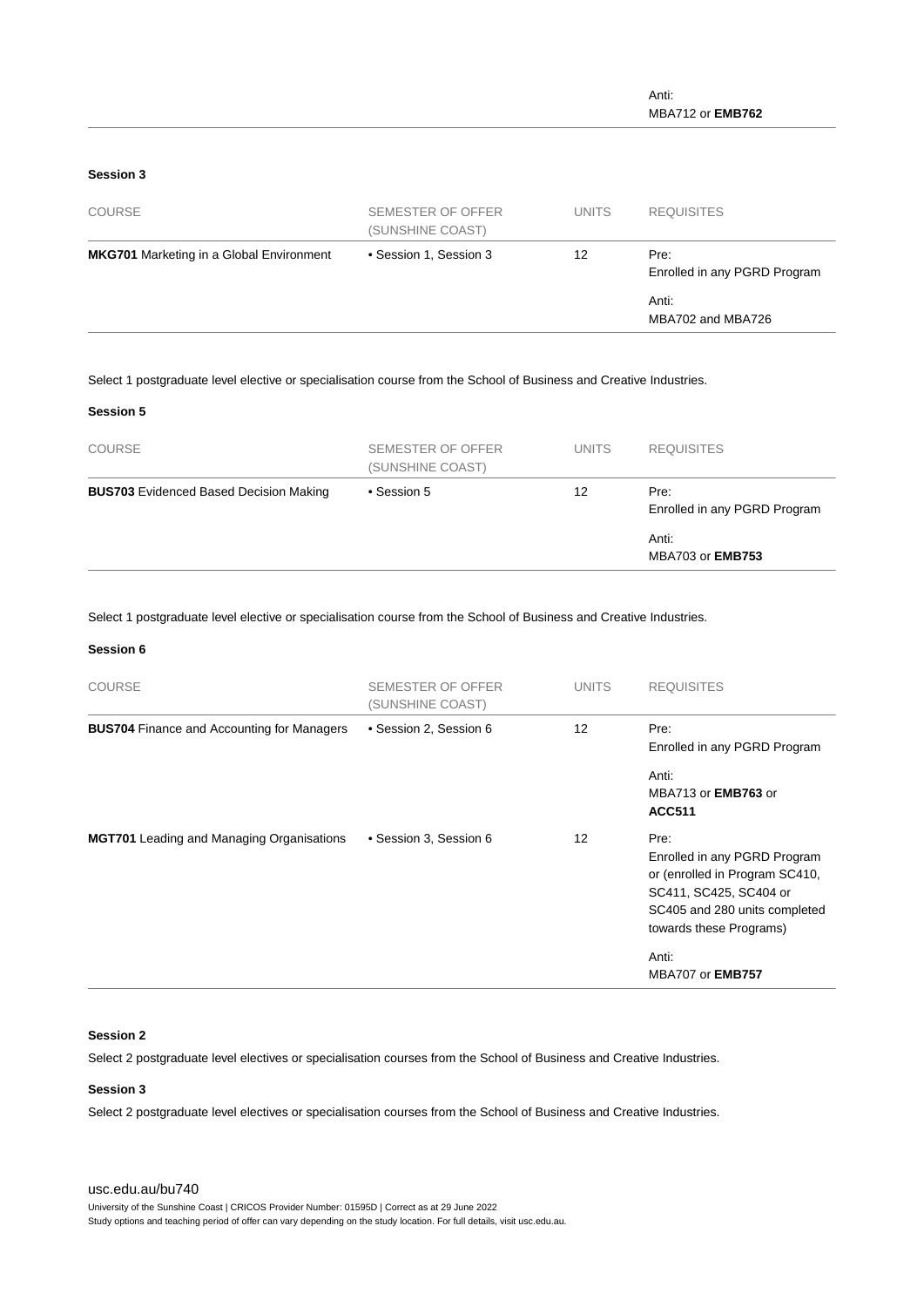#### **Session 5**

Select 2 postgraduate level electives or specialisation courses from the School of Business and Creative Industries.

#### **Session 6**

Select 2 postgraduate level electives or specialisation courses from the School of Business and Creative Industries.

This is an accelerated study sequence

#### **Session 2**

| <b>COURSE</b>                                                       | SEMESTER OF OFFER<br>(SUNSHINE COAST) | <b>UNITS</b> | <b>REQUISITES</b>                    |
|---------------------------------------------------------------------|---------------------------------------|--------------|--------------------------------------|
| <b>BUS705</b> Innovation Management and<br>Professional Development | • Session 2, Session 7                | 12           | Pre:<br>Enrolled in any PGRD Program |
|                                                                     |                                       |              | Anti:<br><b>MBA701 or EMB751</b>     |

Select 1 postgraduate level elective or specialisation course from the School of Business and Creative Industries.

| <b>Session 3</b> |  |  |
|------------------|--|--|
|------------------|--|--|

| <b>COURSE</b>                                    | SEMESTER OF OFFER<br>(SUNSHINE COAST) | <b>UNITS</b> | <b>REQUISITES</b>                                                                                                                                            |
|--------------------------------------------------|---------------------------------------|--------------|--------------------------------------------------------------------------------------------------------------------------------------------------------------|
| <b>MGT701</b> Leading and Managing Organisations | • Session 3, Session 6                | 12           | Pre:<br>Enrolled in any PGRD Program<br>or (enrolled in Program SC410,<br>SC411, SC425, SC404 or<br>SC405 and 280 units completed<br>towards these Programs) |
|                                                  |                                       |              | Anti:<br><b>MBA707 or EMB757</b>                                                                                                                             |

#### Select 1 postgraduate level elective or specialisation course from the School of Business and Creative Industries.

#### **Session 5**

| <b>COURSE</b>                                 | SEMESTER OF OFFER<br>(SUNSHINE COAST) | <b>UNITS</b> | <b>REQUISITES</b>                    |
|-----------------------------------------------|---------------------------------------|--------------|--------------------------------------|
| <b>BUS703</b> Evidenced Based Decision Making | • Session 5                           | 12           | Pre:<br>Enrolled in any PGRD Program |
|                                               |                                       |              | Anti:<br><b>MBA703 or EMB753</b>     |

Select 1 postgraduate level elective or specialisation course from the School of Business and Creative Industries.

#### **Session 6**

| <b>BUS704</b> Finance and Accounting for Managers | • Session 2. Session 6                | 12    | Pre:<br>Enrolled in any PGRD Program |
|---------------------------------------------------|---------------------------------------|-------|--------------------------------------|
| <b>COURSE</b>                                     | SEMESTER OF OFFER<br>(SUNSHINE COAST) | UNITS | <b>REQUISITES</b>                    |

#### [usc.edu.au/bu740](https://www.usc.edu.au/bu740)

University of the Sunshine Coast | CRICOS Provider Number: 01595D | Correct as at 29 June 2022

Study options and teaching period of offer can vary depending on the study location. For full details, visit usc.edu.au.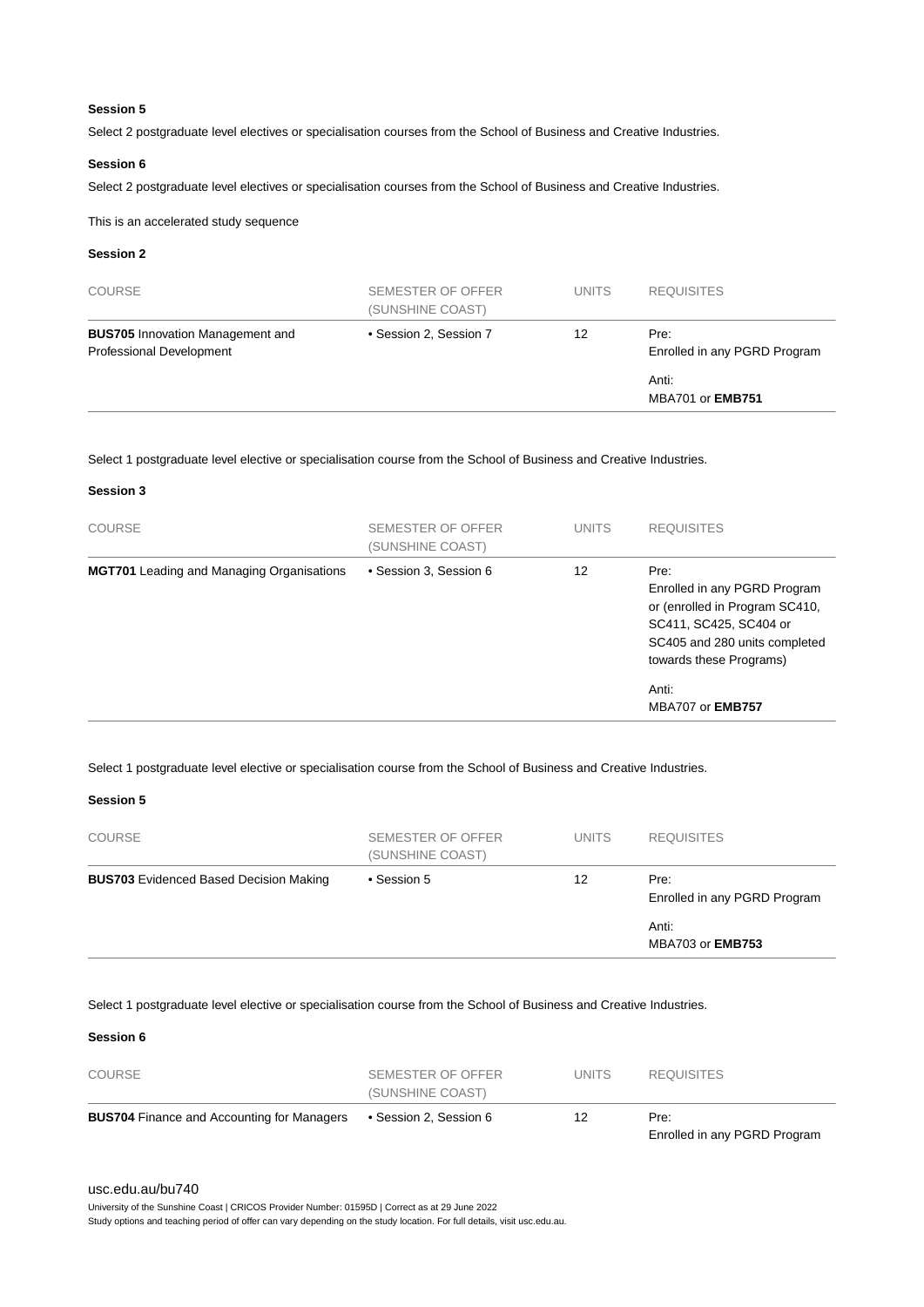Select 1 postgraduate level elective or specialisation course from the School of Business and Creative Industries.

#### **Session 7**

Select 2 postgraduate level electives or specialisation courses from the School of Business and Creative Industries.

#### **Session 1**

Select 2 postgraduate level electives or specialisation courses from the School of Business and Creative Industries.

#### **Session 2**

| <b>COURSE</b>                                 | SEMESTER OF OFFER<br>(SUNSHINE COAST) | <b>UNITS</b> | <b>REQUISITES</b>                    |
|-----------------------------------------------|---------------------------------------|--------------|--------------------------------------|
| <b>MGT703</b> Strategy, Governance and Ethics | • Session 2, Session 7                | 12           | Pre:<br>Enrolled in any PGRD Program |
|                                               |                                       |              | Anti:<br><b>MBA712 or EMB762</b>     |

Select 1 postgraduate level elective or specialisation course from the School of Business and Creative Industries.

#### **Session 3**

| <b>COURSE</b>                                   | <b>SEMESTER OF OFFER</b><br>(SUNSHINE COAST) | <b>UNITS</b> | <b>REQUISITES</b>                    |
|-------------------------------------------------|----------------------------------------------|--------------|--------------------------------------|
| <b>MKG701</b> Marketing in a Global Environment | • Session 1, Session 3                       | 12           | Pre:<br>Enrolled in any PGRD Program |
|                                                 |                                              |              | Anti:<br>MBA702 and MBA726           |

Select 1 postgraduate level elective or specialisation course from the School of Business and Creative Industries.

## Program requirements and notes

#### **Program requirements**

In order to graduate you must:

• Successfully complete 192 units as outlined in the Program Structure

#### **Program notes**

- Completing this program within the specified (full-time) duration is based on studying 48 unit points per semester (normally 4 courses) and following the recommended study sequence
- The unit value of all courses is 12 units unless otherwise specified
- It is each students responsibility to enrol correctly according to your course requisites, program rules and requirements and be aware of the academic calendar dates
- To register your specialisation email your request to studentcentral@usc.edu.au
- Only a full-time study option is available to international students on a Student Visa

#### [usc.edu.au/bu740](https://www.usc.edu.au/bu740)

University of the Sunshine Coast | CRICOS Provider Number: 01595D | Correct as at 29 June 2022 Study options and teaching period of offer can vary depending on the study location. For full details, visit usc.edu.au.